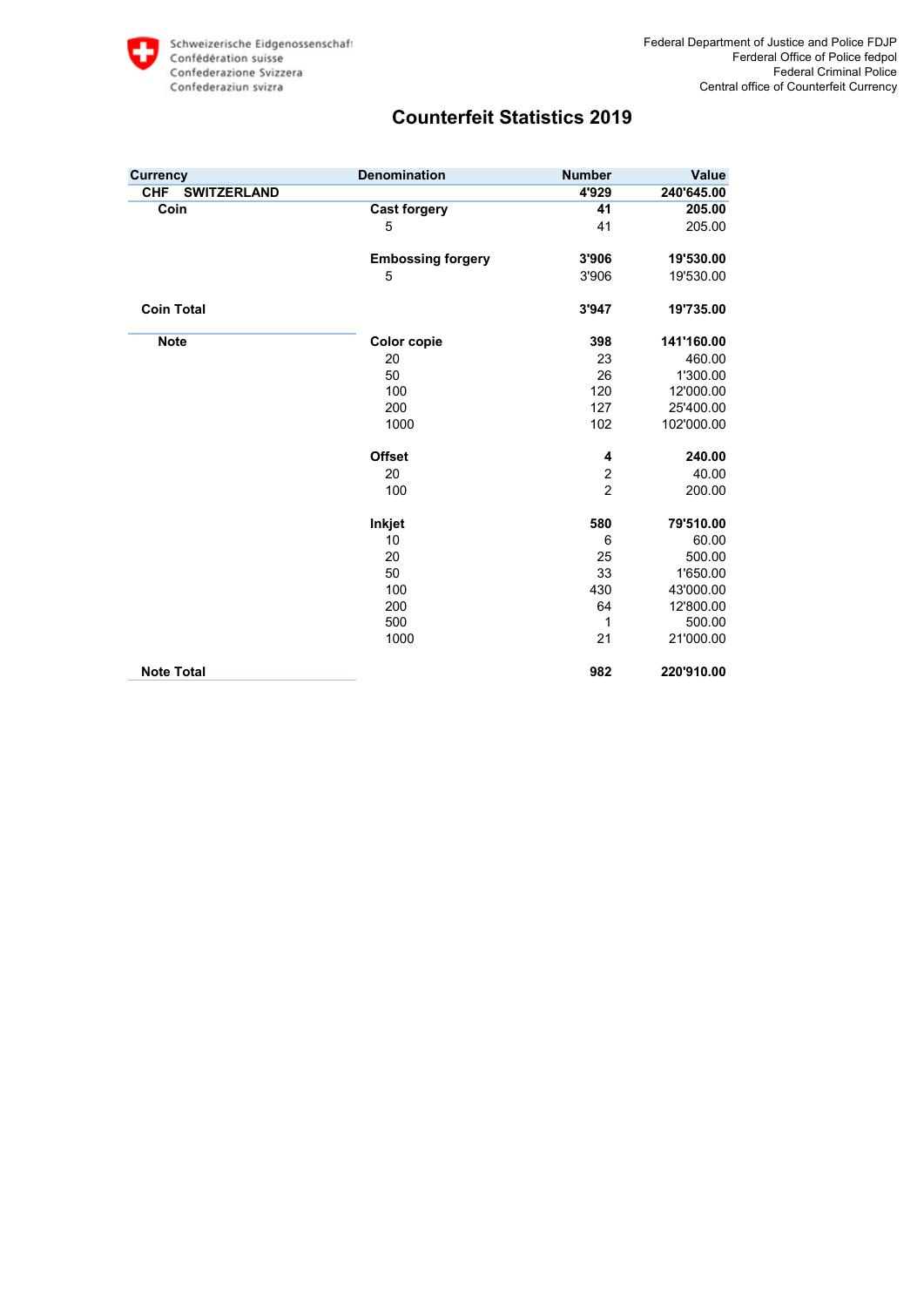| <b>Currency</b>                | <b>Denomination</b> | <b>Number</b>           | Value              |
|--------------------------------|---------------------|-------------------------|--------------------|
|                                |                     |                         |                    |
| <b>AUSTRALIA</b><br><b>AUD</b> |                     | 6                       | 550.00             |
| <b>Note</b>                    | <b>Offset</b>       | $\overline{\mathbf{3}}$ | 300.00             |
|                                | 100                 | 3                       | 300.00             |
|                                | Inkjet              | 3                       | 250.00             |
|                                | 50                  | 1                       | 50.00              |
|                                | 100                 | 2                       | 200.00             |
|                                |                     |                         |                    |
| <b>Note Total</b>              |                     | 6                       | 550.00             |
|                                |                     |                         |                    |
| <b>BRAZIL</b><br><b>BRL</b>    |                     | $\mathbf 2$             | 200.00             |
| <b>Note</b>                    | Inkjet              | $\overline{2}$          | 200.00             |
|                                | 100                 | $\overline{2}$          | 200.00             |
|                                |                     |                         |                    |
| <b>Note Total</b>              |                     | $\overline{2}$          | 200.00             |
| <b>CANADA</b><br><b>CAD</b>    |                     | 9                       | 640.00             |
| <b>Note</b>                    | <b>Offset</b>       | 1                       | 20.00              |
|                                | 20                  | 1                       | 20.00              |
|                                |                     |                         |                    |
|                                | Inkjet              | 8                       | 620.00             |
|                                | 10                  | $\overline{c}$          | 20.00              |
|                                | 100                 | 6                       | 600.00             |
|                                |                     |                         |                    |
| <b>Note Total</b>              |                     | 9                       | 640.00             |
|                                |                     |                         |                    |
| <b>CNY</b><br><b>CHINA</b>     |                     | 78                      | 7'750.00           |
| <b>Note</b>                    | <b>Color copie</b>  | 40                      | 4'000.00           |
|                                | 100                 | 40                      | 4'000.00           |
|                                |                     |                         |                    |
|                                | <b>Offset</b>       | 37                      | 3'700.00           |
|                                | 100                 | 37                      | 3'700.00           |
|                                | Inkjet              | 1                       | 50.00              |
|                                | 50                  | 1                       | 50.00              |
|                                |                     |                         |                    |
| <b>Note Total</b>              |                     | 78                      | 7'750.00           |
|                                |                     |                         |                    |
| <b>EUR</b><br><b>EUROPA</b>    |                     | 6'629                   | 827'610.00         |
| <b>Note</b>                    | <b>Color copie</b>  | 459                     | 176'060.00         |
|                                | 20                  | 18                      | 360.00             |
|                                | 50                  | 18                      | 900.00             |
|                                | 100                 | 16                      | 1'600.00           |
|                                | 200                 | 101                     | 20'200.00          |
|                                | 500                 | 306                     | 153'000.00         |
|                                |                     |                         |                    |
|                                | <b>Fantasy note</b> | 316                     | 31'980.00          |
|                                | 10                  | 104                     | 1'040.00           |
|                                | 20                  | 112<br>$\overline{c}$   | 2'240.00           |
|                                | 50<br>100           | 51                      | 100.00<br>5'100.00 |
|                                | 500                 | 47                      | 23'500.00          |
|                                |                     |                         |                    |
|                                | <b>Offset</b>       | 3'402                   | 527'630.00         |
|                                | 5                   | $10$                    | 50.00              |
|                                | 10                  | 46                      | 460.00             |
|                                | 20                  | 71                      | 1'420.00           |
|                                | 50                  | 1'148                   | 57'400.00          |
|                                | 100                 | 1'476                   | 147'600.00         |
|                                | 200                 | 16                      | 3'200.00           |
|                                | 500                 | 635                     | 317'500.00         |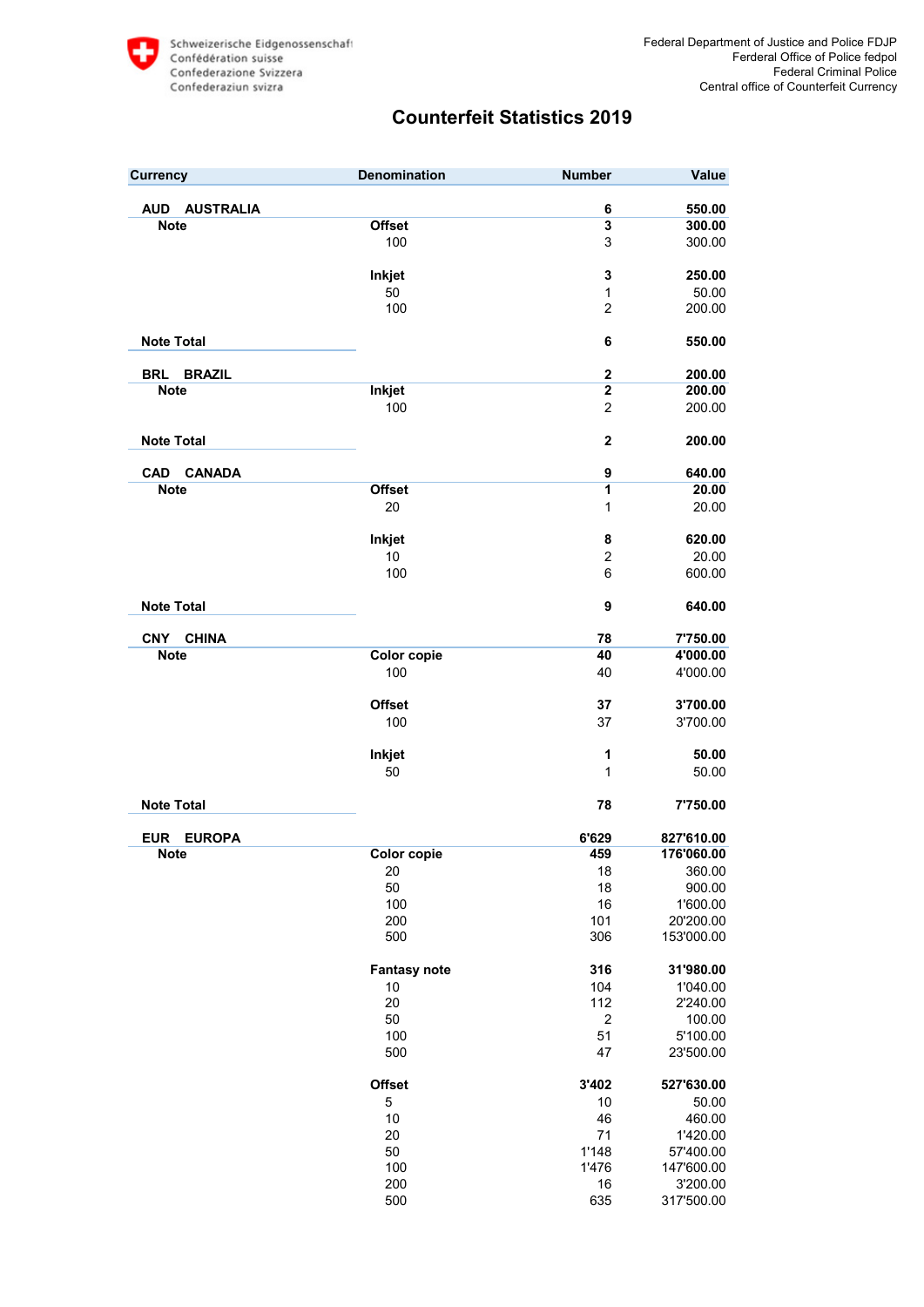| <b>Currency</b>                    | <b>Denomination</b> | <b>Number</b>  | Value      |
|------------------------------------|---------------------|----------------|------------|
| <b>Note</b>                        |                     |                |            |
|                                    | Inkjet              | 2'452          | 91'940.00  |
|                                    | 5                   | 24             | 120.00     |
|                                    | 10                  | 11             | 110.00     |
|                                    | 20                  | 1'203          | 24'060.00  |
|                                    | 50                  | 1'189          | 59'450.00  |
|                                    | 100                 | 10             | 1'000.00   |
|                                    | 200                 | $\mathbf{1}$   | 200.00     |
|                                    | 500                 | 14             | 7'000.00   |
| <b>Note Total</b>                  |                     | 6'629          | 827'610.00 |
| <b>GBP</b><br><b>UNITED KINDOM</b> |                     | 42             | 870.00     |
| <b>Note</b>                        | <b>Color copie</b>  | 1              | 20.00      |
|                                    | 20                  | 1              | 20.00      |
|                                    |                     |                |            |
|                                    | <b>Offset</b>       | 32             | 680.00     |
|                                    | 10                  | $\overline{c}$ | 20.00      |
|                                    | 20                  | 28             | 560.00     |
|                                    | 50                  | 2              | 100.00     |
|                                    |                     |                |            |
|                                    | Inkjet              | 9              | 170.00     |
|                                    | 10                  | $\mathbf{1}$   | 10.00      |
|                                    | 20                  | 8              | 160.00     |
| <b>Note Total</b>                  |                     | 42             | 870.00     |
| <b>INDONESIA</b><br><b>IDR</b>     |                     | 1              | 100'000.00 |
| <b>Note</b>                        | Color copie         | 1              | 100'000.00 |
|                                    | 100000              | $\mathbf{1}$   | 100'000.00 |
| <b>Note Total</b>                  |                     | 1              | 100'000.00 |
| <b>INDIA</b><br>INR.               |                     | 1              | 1'000.00   |
| <b>Note</b>                        | <b>Offset</b>       | 1              | 1'000.00   |
|                                    | 1000                | 1              | 1'000.00   |
| <b>Note Total</b>                  |                     | 1              | 1'000.00   |
| <b>MXN</b><br><b>MEXICO</b>        |                     | 1              | 500.00     |
| <b>Note</b>                        | <b>Inkjet</b>       | 1              | 500.00     |
|                                    | 500                 | 1              | 500.00     |
| <b>Note Total</b>                  |                     | $\mathbf{1}$   | 500.00     |
| <b>PERU</b><br><b>PEN</b>          |                     | 7              | 500.00     |
| <b>Note</b>                        | <b>Offset</b>       | $\overline{7}$ | 500.00     |
|                                    | 50                  | 6              | 300.00     |
|                                    | 200                 | 1              | 200.00     |
| <b>Note Total</b>                  |                     | 7              | 500.00     |
| <b>PHP</b><br><b>PHILIPPINES</b>   |                     | 1              | 1'000.00   |
| <b>Note</b>                        | <b>Inkjet</b>       | 1              | 1'000.00   |
|                                    | 1000                | 1              | 1'000.00   |
| <b>Note Total</b>                  |                     | $\mathbf{1}$   | 1'000.00   |
|                                    |                     |                |            |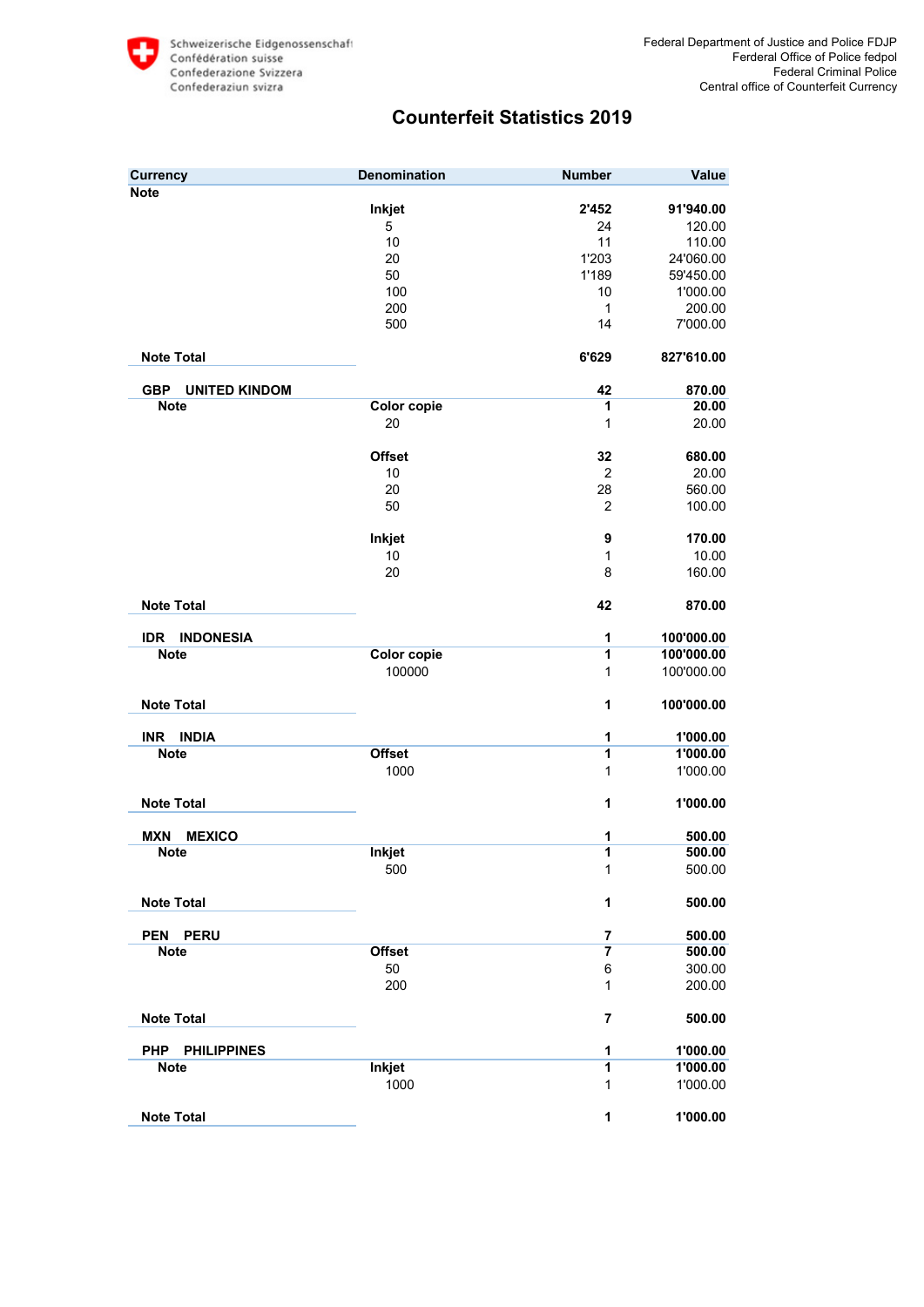| <b>Currency</b>              | <b>Denomination</b> | <b>Number</b>             | Value      |
|------------------------------|---------------------|---------------------------|------------|
| <b>RUB RUSIAN FEDERATION</b> |                     | 18                        | 20'200.00  |
| <b>Note</b>                  | <b>Color copie</b>  | $\overline{2}$            | 7'000.00   |
|                              | 2000                | 1                         | 2'000.00   |
|                              | 5000                | 1                         | 5'000.00   |
|                              | <b>Offset</b>       | 16                        | 13'200.00  |
|                              | 100                 | 7                         | 700.00     |
|                              | 500                 | 1                         | 500.00     |
|                              | 1000                | $\overline{7}$            | 7'000.00   |
|                              | 5000                | 1                         | 5'000.00   |
| <b>Note Total</b>            |                     | 18                        | 20'200.00  |
| SEK SWEDEN                   |                     | 1                         | 1'000.00   |
| <b>Note</b>                  | Inkjet              | 1                         | 1'000.00   |
|                              | 1000                | 1                         | 1'000.00   |
| <b>Note Total</b>            |                     | 1                         | 1'000.00   |
| <b>TURKEY</b><br><b>TRY</b>  |                     | 4                         | 620.00     |
| <b>Note</b>                  | <b>Offset</b>       | 1                         | 200.00     |
|                              | 200                 | 1                         | 200.00     |
|                              | Inkjet              | $\mathbf 3$               | 420.00     |
|                              | 20                  | 1                         | 20.00      |
|                              | 200                 | $\overline{2}$            | 400.00     |
| <b>Note Total</b>            |                     | 4                         | 620.00     |
| <b>USA</b><br><b>USD</b>     |                     | 4'380                     | 414'074.00 |
| <b>Note</b>                  | <b>Color copie</b>  | 289                       | 27'343.00  |
|                              | 1                   | 3                         | 3.00       |
|                              | 10                  | 1                         | 10.00      |
|                              | 20                  | 4                         | 80.00      |
|                              | 50                  | 17                        | 850.00     |
|                              | 100                 | 264                       | 26'400.00  |
|                              | <b>Fantasy note</b> | 204                       | 7'301.00   |
|                              | 1                   | 1                         | 1.00       |
|                              | 20                  | 100                       | 2'000.00   |
|                              | 50                  | 100                       | 5'000.00   |
|                              | 100                 | $\ensuremath{\mathsf{3}}$ | 300.00     |
|                              | <b>Offset</b>       | 3'703                     | 362'380.00 |
|                              | 10                  | 100                       | 1'000.00   |
|                              | 20                  | $\overline{\mathbf{4}}$   | 80.00      |
|                              | 50                  | 76                        | 3'800.00   |
|                              | 100                 | 3'510                     | 351'000.00 |
|                              | 500                 | 13                        | 6'500.00   |
|                              |                     |                           |            |
|                              | Inkjet              | 184                       | 17'050.00  |
|                              | 10                  | 3                         | 30.00      |
|                              | 20                  | $\,6$                     | 120.00     |
|                              | 50                  | 12                        | 600.00     |
|                              | 100                 | 163                       | 16'300.00  |